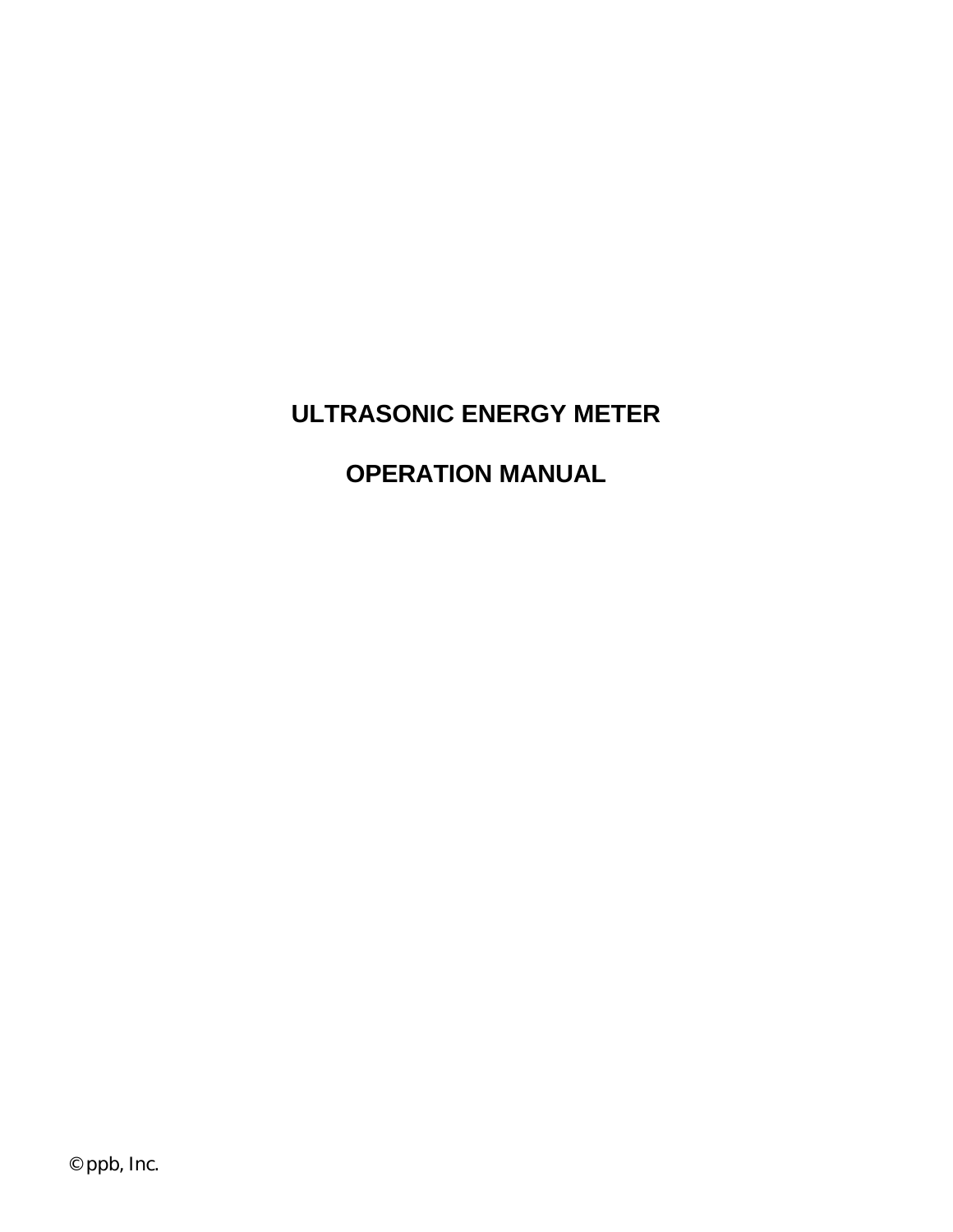#### **SAFETY PRECAUTIONS**

#### **ELECTRICAL**

The cavitation energy meter contains a 7.2 volts rechargeable Nickel-Cadmium battery. Always use extreme caution when recharging. Battery pack is shipped charged. Charge will occur in 12 - 14 hours at 150 mA. The pack is rated at 1,700 mA-hr. Charging the battery at faster rates without special chargers can cause overcharging resulting in the violent venting of chemicals and the release of toxic materials from the battery pack causing personal injury and/or property damage.

Special precautions should be taken not to short circuit the positive male prong to the case.

#### **INSTRUMENT CASE**

The electronic case is not waterproof. It should not be immersed in water. If water enters the case it should be sent back to ppb for maintenance. Do not attempt to open and dry because it will probably have to be replaced. There are no user serviceable components inside the case. Tamper proof screws are used to secure the cover to the case. Send the complete instrument to an authorized ppb service center for maintenance or repair.

#### **CONNECTORS**

The probe should be connected on the 3-pin male receptacle located on top of the meter above the LCD display. The RS-232 cable should be connected on the 4-pin male receptacle located on the left side of the meter next to the battery charger receptacle. Do not force the plugs into the receptacles and caution should be taken not to try to force these plugs into the wrong male receptacles.

To disconnect the probe or the RS-232 cable from the meter it is necessary to depress the latch located on the side of each plug before and during removal.

#### **Notes:**

- 1. Keep battery charging while not in use.
- 2. The calibration screw is located on the top of the meter under the probe receptacle.
- 3. After turning **ON** the meter, Wait 3 to 5 seconds before use to allow built-up energy to discharge.
- 4. Please review the Calibration (appendix C) and Operational (appendix D) procedures prior to first use.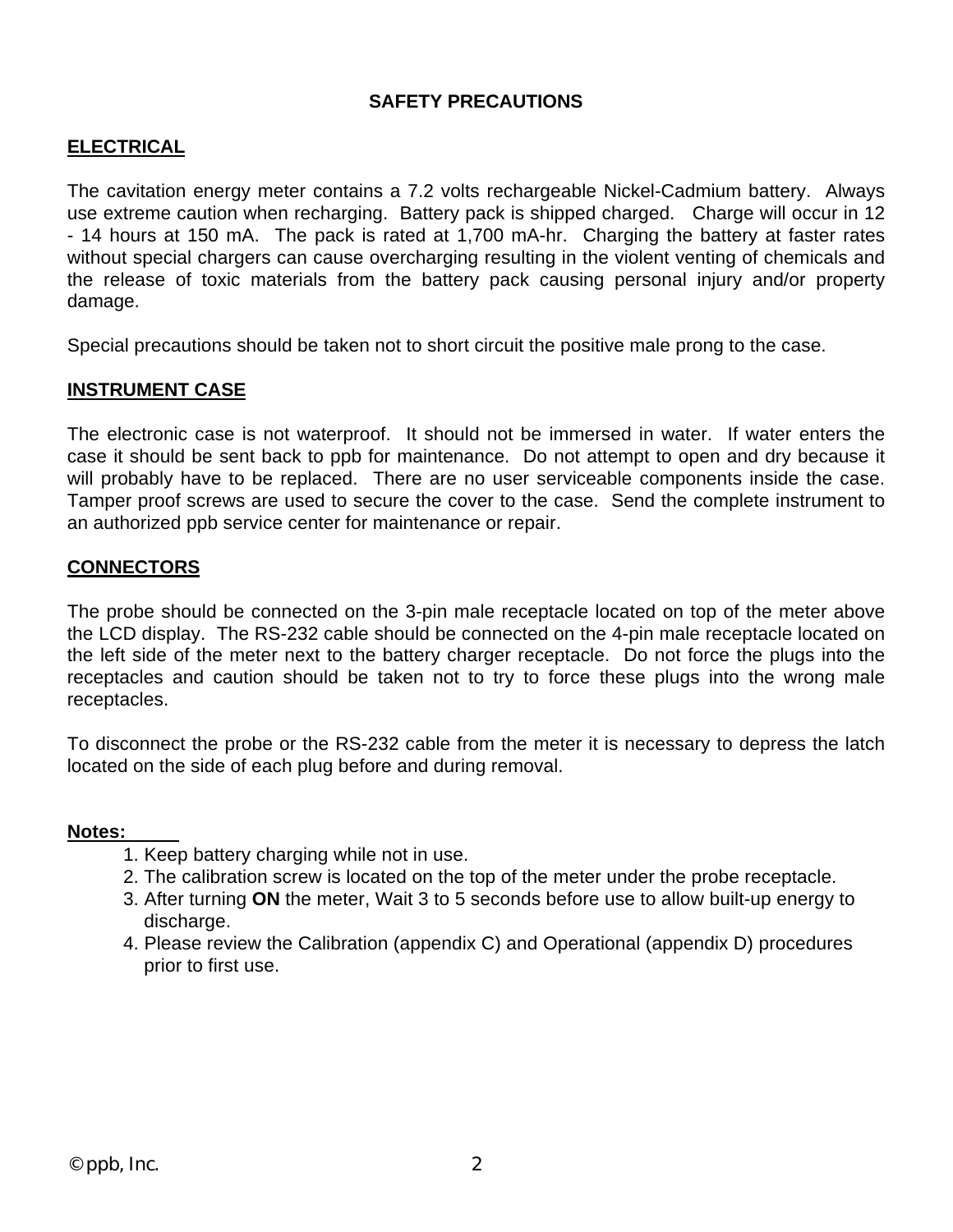# **TABLE OF CONTENTS**

|            | $\overline{2}$                |
|------------|-------------------------------|
|            | 4                             |
|            | 5                             |
|            | 5<br>6<br>6<br>$\overline{7}$ |
|            | 8                             |
|            | 8<br>8<br>10<br>10            |
|            | 11                            |
|            | 11<br>11<br>12<br>12          |
| Appendices |                               |
|            | 13<br>14                      |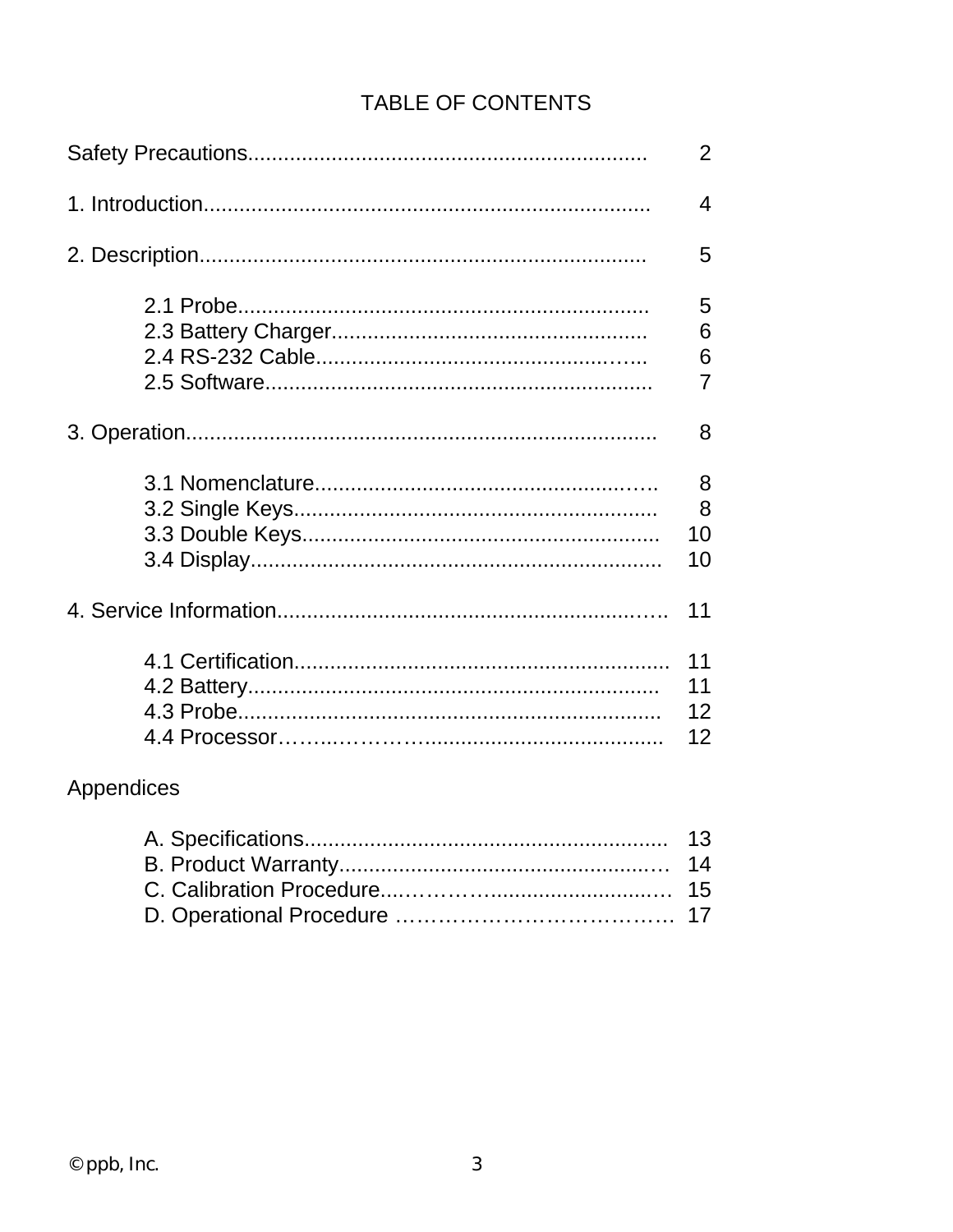#### **1. Introduction**

The ultrasonic cavitation meter (pb-500) is an instrument used to measure the energy density  $(w/in<sup>2</sup>)$  of cavitation in liquids. It is not a sound meter or hydrophone. The main difference is that it measures cavitation or the collapse of water bubbles as they implode on a surface, in addition to the sound waves produced by a pressure transducer.

The Ultrasonic meter is simple and easy to use, yet it contains sophisticated electronics and options for data storage, retrieval and analysis. The instrument is user friendly so we encourage the operation of the keypad functions to familiarize yourself with the instrument.

The meter measures the instantaneous energy at a point and in a given direction. This is done twice per second and the display is updated accordingly. The probe is designed with the lens surface at 45° from the rod to be able to be pointed perpendicular as well as parallel to the bottom of the tank to obtain relevant data. In "auto mode" the unit will gather statistical parameters such as average, standard deviation, minimum and maximum. This feature allows the establishment of several strategies to characterize a tank. Some strategies include:

- 1. Energy variations at a given point as a function of time.
- 2. Map geographically a tank by 'walking' the probe at a given depth under the surface of the tank.
- 3. Map a vertical line along the center of the tank to establish the decay of energy as the probe is further from the ultrasonic transducers.
- 4. Average energy comparisons from tank to tank or over the life of a tank and transducers.



#### **E ner gy at an Horizontal Plane (H/2)**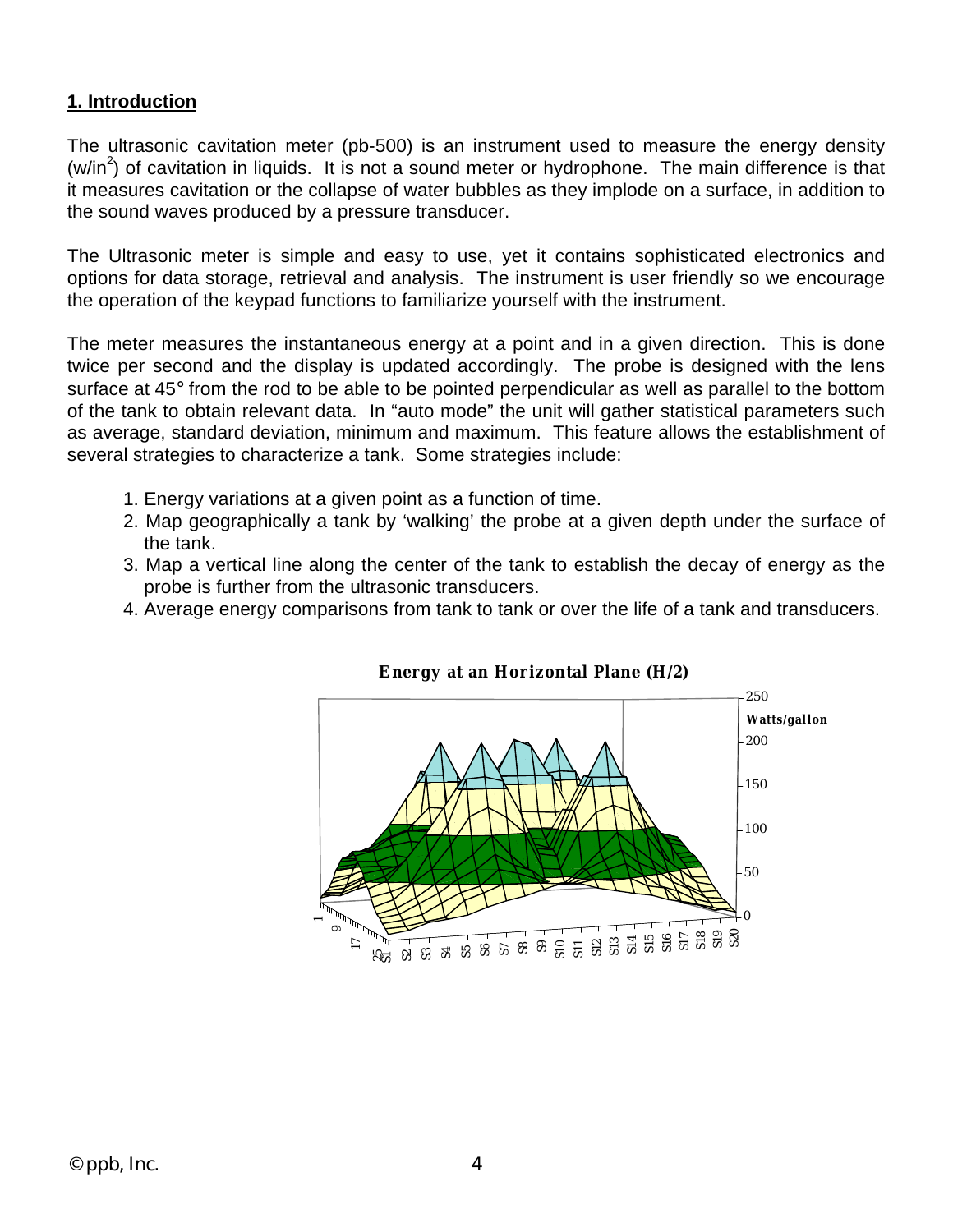### **2. Description**

The Ultrasonic Energy Meter is a precise instrument for measuring the energy density at a point in time and space in a given direction. Real time computation and display of average energy allows for fast tank and ultrasonic characterization.

The instrument consists of a sensing probe, an electronic case, a battery charger, and an RS-232 cable.

## **2.1 Probe**

The probe is a 20-inch long Teflon coated stainless steel tube with an EPDM half-sphere in one end and a cable on the other. The black half sphere is made of elastic material to isolate a filter lens mounted on it from the holding rod.



Cavitation generated by the sound pressure waves is produced in the form of bubbles that grow and implode with micro-streaming water jets hitting the filter surface. The sensor mounted behind the lens detects these impacts and the signal is sent via the cable to the electronic case.

A 3-pin connector allows for quick connection of the probe to the electronic case.

#### **2.2 Electronic Case**

The electronic case is an aluminum box 3.75" wide by 2" thick by 7.6" tall. Inside the box there are a PC board, a rechargeable battery, and the microprocessor mounted on a socket.

The battery is 7.2 volts with a capacity of 1,700 mA-hr. The meter consumes between 25 and 40 mA while operating and about 2 mA while off or dormant. This should allow the meter to operate between 40 and 850 hours between charges, depending on the time of use. If the battery losses all of its charge, then the display will wake up with the date of the last software version as soon as the charger is plugged in.

On the front, it contains a keypad with 13 membrane switches and a 2.7" by 0.9" LCD display. The figure on the next page shows the front face of the electronic case.

On the left side of the case there are 2 receptacles, one for the battery charger and the other for RS-232 communications. The battery charger receptacle is a single center pin socket with 0.1" total diameter.

 $©$  ppb, Inc.  $5$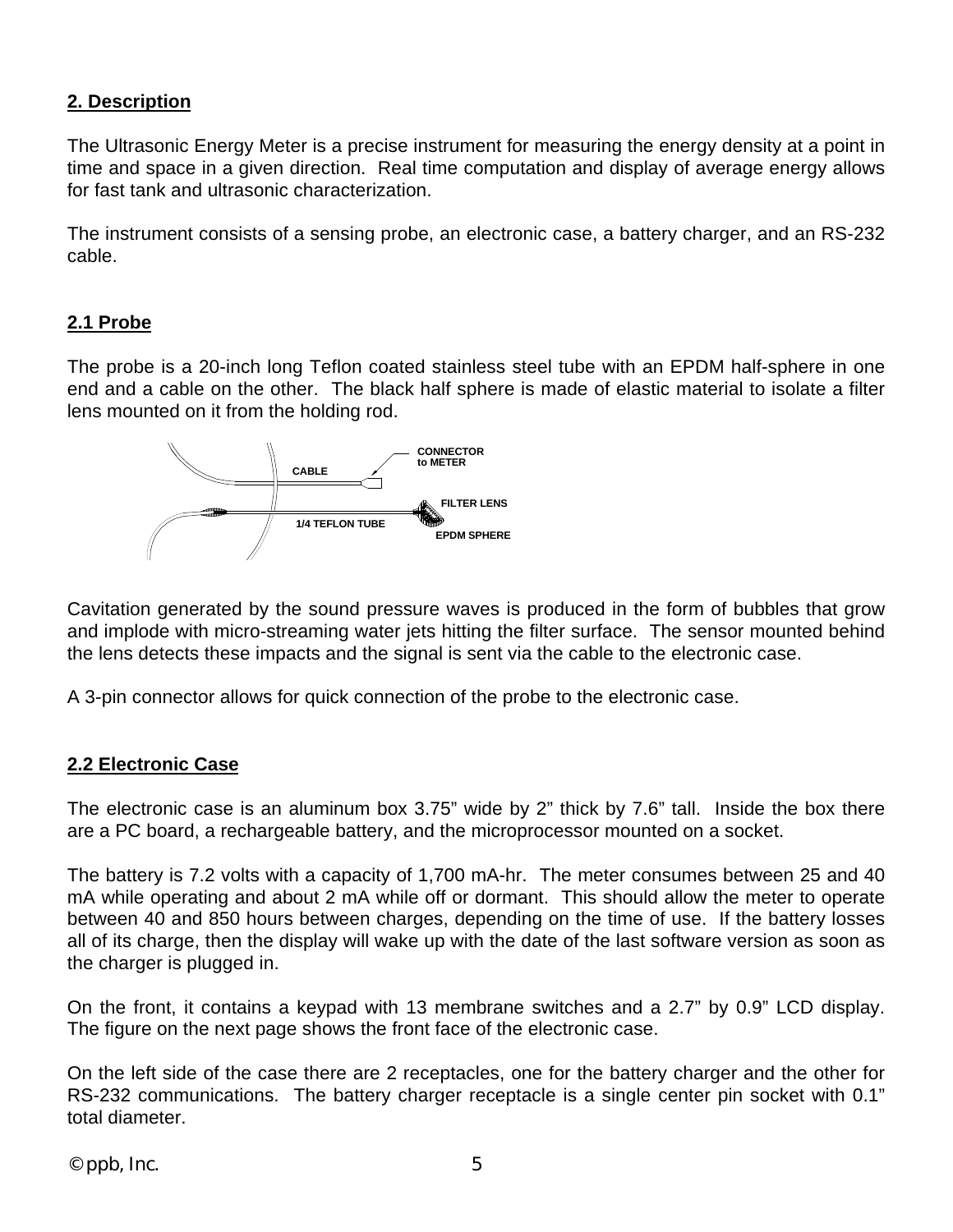The RS-232 receptacle is a 4-pin male socket keyed vertically that contains *transmit*, *receive*, *neutral* and *ground* connections.

The sensing probe is connected to a receptacle located on the top case towards the right side of it.

## **2.3 Battery Charger**

The battery charger is a universal AC/DC adapter with 110 volts input and it could have a switchselectable DC volt output. If this is the case, the switch is to be placed at the 7.2 VDC level.

The charger has a current capacity of 150 mA to charge 90% of the battery capacity in 12-14 hours. Overnight charging will assure largest battery life. Under normal use, the battery will last about 5 years or over 1000 charges.



In locations where the voltage is 220 VAC, there is available an optional 220/110 voltage converter rated at 50 watts. Another option is to use any locally supplied 7.2 VDC battery charger with a positive center pin.

# **2.4 RS-232 Cable**

A 6 ft. long RS-232 cable is used to allow for connecting the meter to a serial port of a computer. The cable has a standard 25-pin serial female plug on one end and a 4-pin mini-connector on the other. The 25-pin serial connector has wires connected on pins 2, 3, and 7 for ground. 2 and 3 are for transmit and receive. If the computer has a 9-pin receptacle, then a standard 9 to 25 pin serial adapter can be used. The adapter will connect pin 5 to ground, so no alterations are necessary. The RS-232 cable should not be used in conjunction with the battery charger.

Communications are done at a baud rate of 9,600. No parity check, 8 data bits with 1 stop bit are used. Any communications program or software can be used. These include ppbcom (included, please review the README file on the disk for installation instructions), "Hyper Terminal" from Microsoft windows, Tera Term, ProComm Plus, Wincom, Bitcom, and many others. The data transfer will occur if the PRN switch is depressed momentarily. The data will consist of a title line and a line of data for each location up to 100 lines. The data logged is about 40 characters wide. The format is standard ascii and can be imported directly from Excel or Lotus.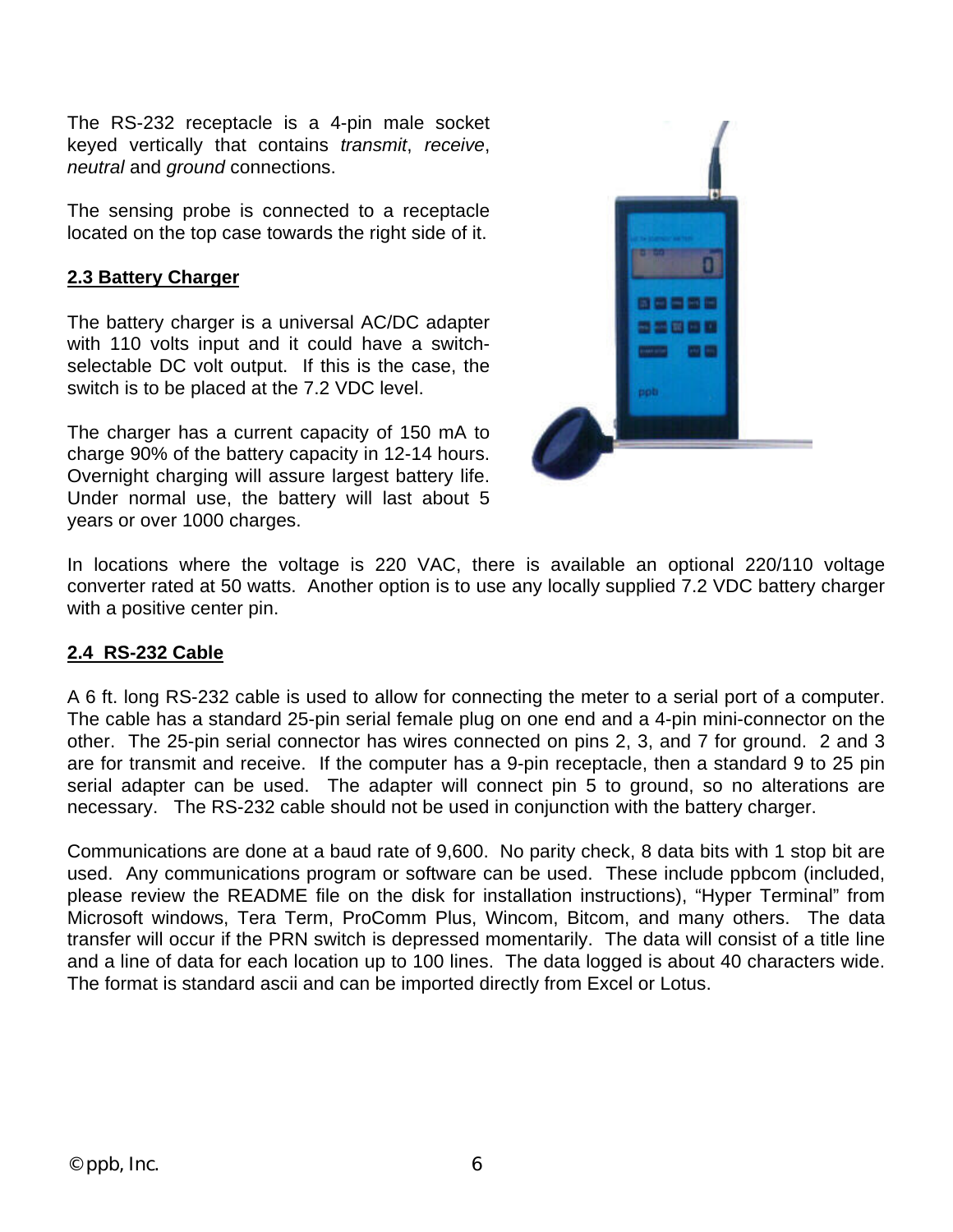The table below shows a sample of data as it is dumped to the PC.

|  |  | 41                                                                                                                                                 |                                                                                                            |
|--|--|----------------------------------------------------------------------------------------------------------------------------------------------------|------------------------------------------------------------------------------------------------------------|
|  |  |                                                                                                                                                    |                                                                                                            |
|  |  | 1 12/01/98 10:12 1:22 45 4<br>2 12/01/98 10:15 1:12 43 4<br>3 12/01/98 10:18 1:39 43 6<br>4 12/01/98 10:22 2:57 42 4<br>5 12/01/98 10:26 1:21 44 5 | Loc Date Time Durat Ave Std Min Max kHz<br>39 50 41.2<br>40 48 40.5<br>37 52 41.5<br>49 41.8<br>38 50 40.7 |

The data can be imported using standard Arial or terminal font with letter size at 10 or 12 points. This will avoid proportional spacing and preserve column width. The average shown above can be obtained at a single location or by walking the probe along and across the tank.

# **2.5 Software**

The software is embedded in the EEPROM part of a Motorola microprocessor. This processor is a 68HC805C4 and operates at 2 MHz. The software source code is written in assembly language. It consists of 7 routines. These are main, clock, display, lcd, math, printer and eeprom. Their functions are what their names suggest.

Some features that the software includes are: Auto shut-off after 5 minutes of non-operation, time and date tracking, self calibration, continuous memory, statistical calculations, and fast sensor tracking.

The source code is available with justification and changes are to be shared with ppb. It is the property of ppb and is considered an infringement to reproduce it.

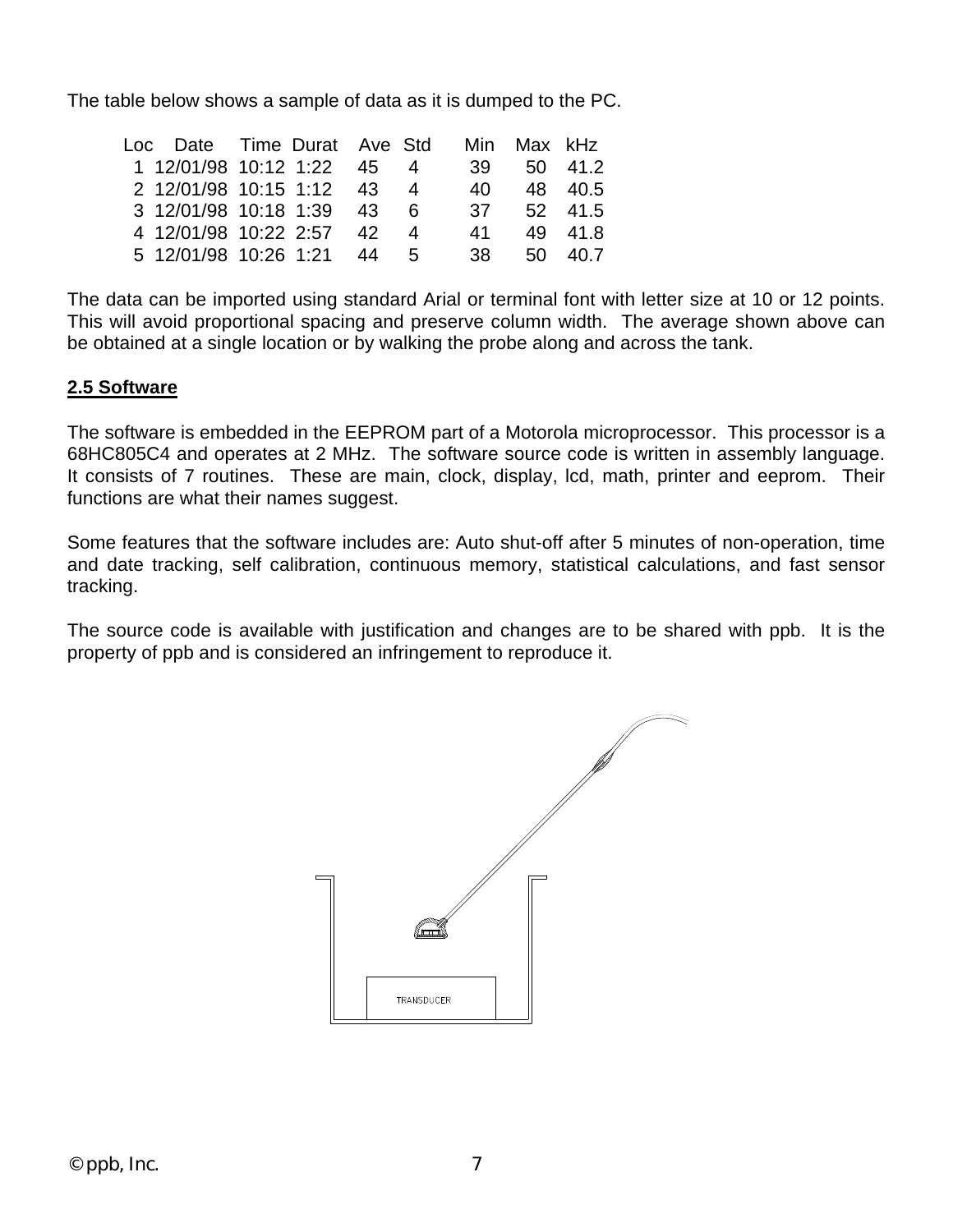## **3. Operation**

The operation of the meter is quite simple. There is no risk of damage by trying the different keypad functions. A brief description of the main keypad functions follows.

#### **3.1 Nomenclature**

**START:** Starts display of energy (E) from the probe and computation of statistics if AUTO option is chosen.

**STOP:** Stops display of energy from the probe and goes back to display time after writing into memory the information if in AUTO mode.

**TIME:** Real time using 24 hour clock.

- Δ**T**: Duration from START to STOP displayed on small digits on top.
- **DATE:** Date using standard calendar.

**location** #: Memory location.

**X**: Instant value for energy at a point in watts per gallon.

**Xmax**: Maximum value of E from START to STOP.

**Xmin:** Minimum value of E from START to STOP.

**Xbar**: Mean value of E from START to STOP.

- **S.D.** Standard deviation of E from START to STOP.
- **MODE**: = SNGL or = AUTO depending on running selection.

#### **3.2 Single Keys**

**ON/OFF** Sleep or wake-up mode. Instrument always wakes up displaying INSTANT (normal display) and in SNGL mode. If START is depressed, then energy will be displayed until STOP is depressed. If STOP is depressed, then data might be recorded if in AUTO mode.

| <b>KHZ</b> | Displays frequency while the instrument is measuring. If the tank operates at a very<br>low energy level the frequency display will be 0.       |
|------------|-------------------------------------------------------------------------------------------------------------------------------------------------|
| <b>PRN</b> | Checks for a serial connection, then it dumps the data stored. This can also be<br>accomplished by sending the letter 'p' from the RS-232 port. |
|            |                                                                                                                                                 |

- **DATE** Displays date for 5 seconds and then goes back to normal display as described in ON/OFF.
- **TIME** Displays time (24 hr clock) for 3 seconds. It is inactive if already displaying time.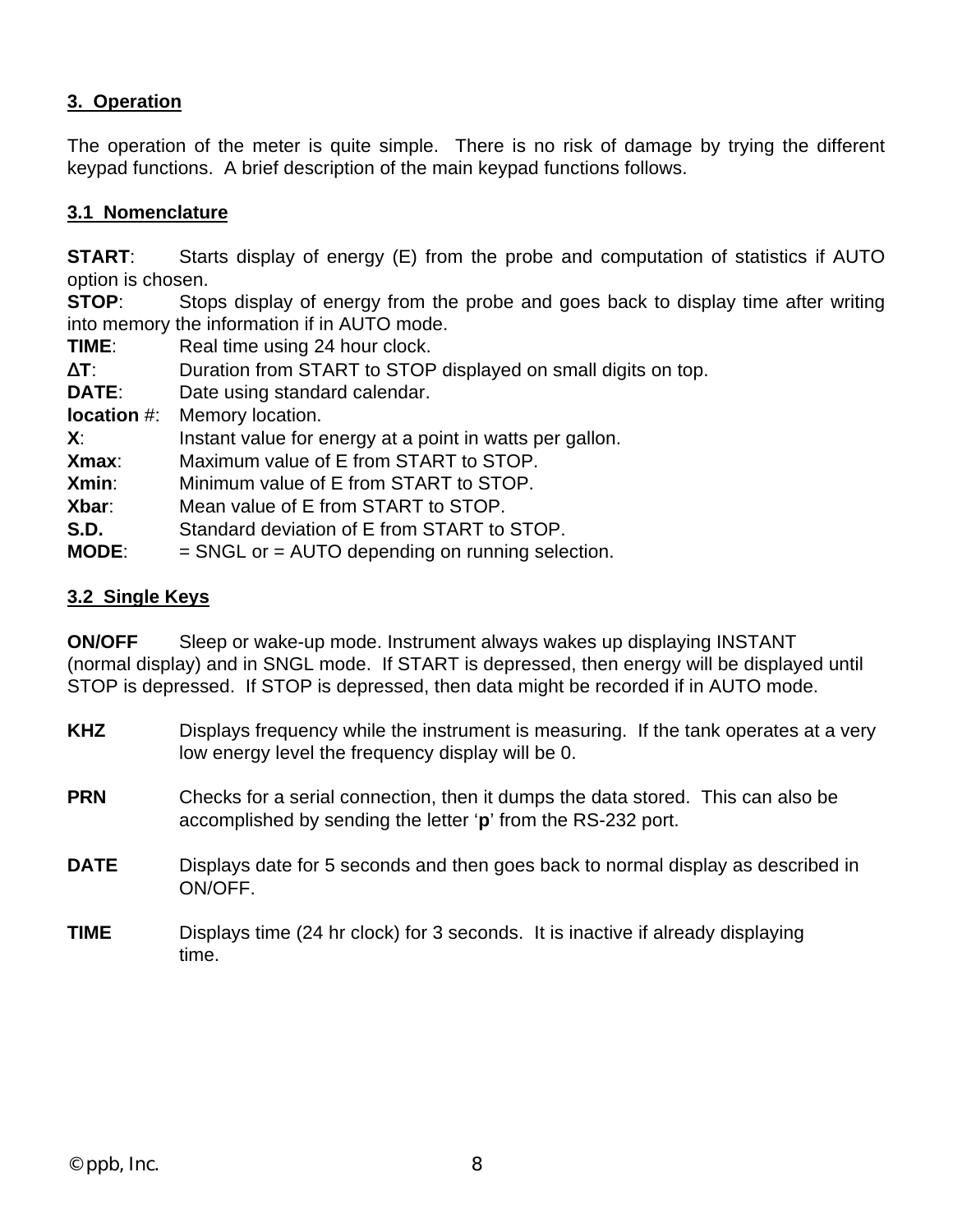- **SNGL** Displays measurements without logging them to memory. All statistical parameters, as well as frequency are measured, computed, and displayed if the appropriate switch is pressed. No recording of data occurs, unless STO push-button is depressed.
- **AUTO**: Makes operational the computation of statistical parameters from START to STOP. Records data into memory when STOP is depressed. Memory is treated in a sequential mode up to 100 memory locations. Each location contains a full data set.
- **MAX**/**MIN**: Displays Xmax the first time that it is depressed. This is very useful to look for peaks in the tank. The next time it is depressed it displays Xmin. This is used to look for areas of low activity.
- **S.D**.: Displays S.D. in the same units of E.
- **Xbar:** Displays Xbar (E average, on the left) or X (E instant, on the right) like a flip/flop each time that it is pressed. The average is displayed at the left of the LCD, while the instant value is displayed at the right hand side of the LCD.

#### **Note: The energy displayed always defaults to the instant energy (on the left) when you hit START.**

- **START/STOP** It is like a flip/flop. When depressed for the first time, it changes the display to counting and display energy as well as starts displaying and counting  $\Delta T$ . If depressed again, then it stops counting and the final statistics are displayed. If it is operating in AUTO mode, then it records: Location, date, time, Xmax, Xbar, Xmin, S.D., ΔT. In this case it displays memory location for 3 seconds before displaying average again. Sending the letters '**c**' for counting and 's' for stop through the RS-232 serial port can also accomplish this.
- **STO:** Depressing STO does not interfere with the work in progress. After displaying the memory location (location) for 1 seconds, it resumes operation. Sending the letter '**m**' through the RS-232 serial port can accomplish this.
- **RCL:** It allows the display of saved information. It is inactive if the unit is 'counting'. RCL only operates when in STOP mode. If depressed while in STOP mode, it displays the value of location and the small digits on top of the LCD display Δt. You may view the **Xbar**, **S.D.**, **MAX/MIN** values at each location. Please note that **kHz** and instant energy cannot be recalled, and the most recent instant energy measure will always be displayed. **KHz** (frequency) is stored into memory, and can be viewed only if downloaded to a PC.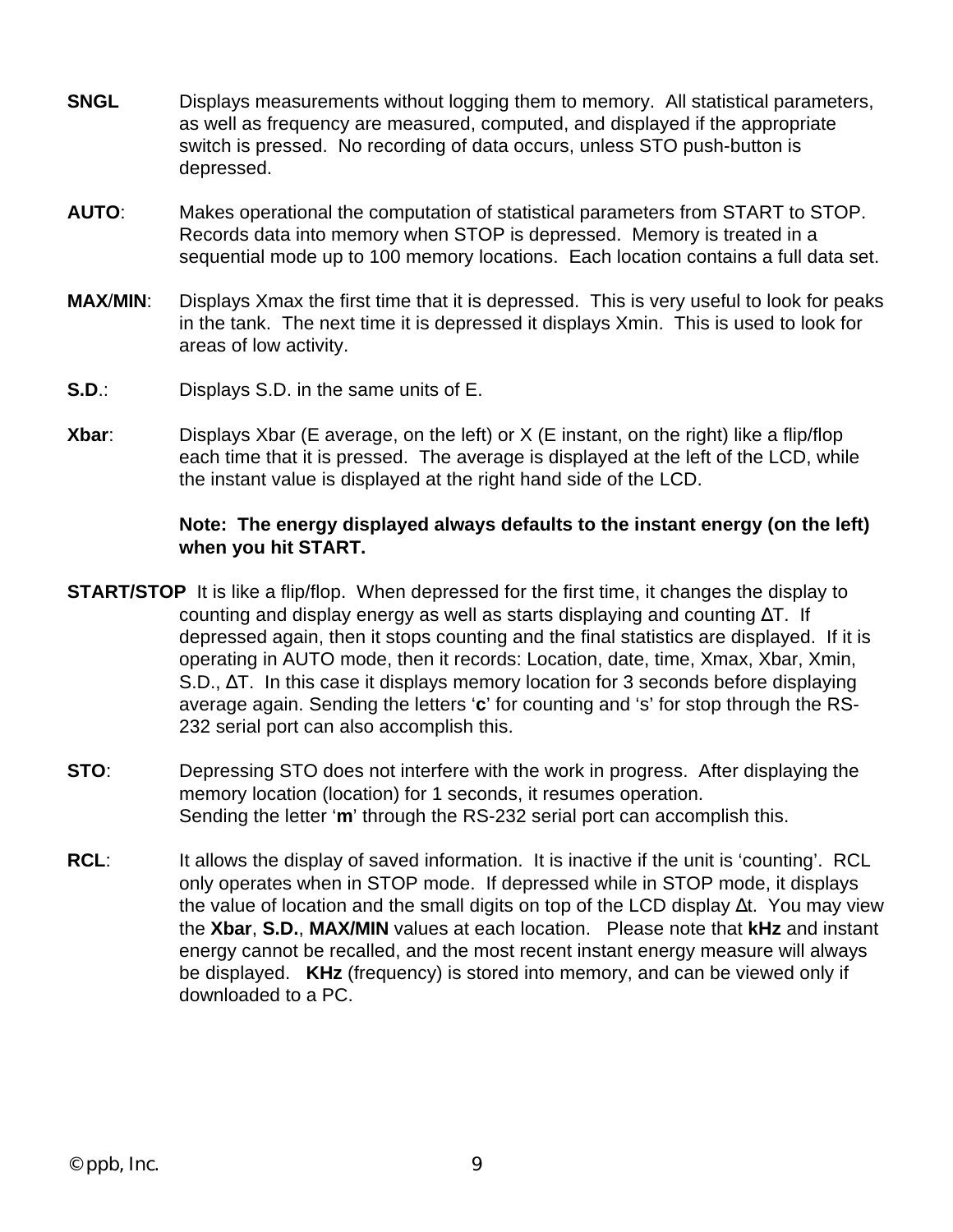#### **3.3 Double Keys**

All double keys are ignored except for the ones described below. It can be seen that only KHZ and STO are used as first double keys. If the user depresses the KHZ or the STO keys while no other key is depressed, then he has to depress within one second the other key described below to activate the operation. If the user depresses an invalid key then this is ignored.

- **KHZ**/ Allows setting the date with STO as 'up' key and RCL as 'down' key. **DATE** The KHZ key is used to scroll from year to month to day and out of this mode. **KHZ**/ Allows setting the time. STO is 'up'. RCL is 'down'. The KHZ key is **TIME** used to scroll from hours to minutes to seconds and out of time set at zero seconds.
- **STO**/**RCL**: Allows to erase memory and start logging at location 1 again. Sending the Letter '**e**' through the RS-232 serial port can accomplish this.

#### **3.4 Display**

| The icon | Counting    | is displayed while in START mode (running). During this activity the |
|----------|-------------|----------------------------------------------------------------------|
|          |             | frequency can be displayed by depressing the KHZ key.                |
| The icon | <b>SNGL</b> | is displayed while in SNGL mode (default on wakeup).                 |
| The icon | AUTO.       | is displayed while in AUTO mode.                                     |

On the top-left of the LCD there are 4 digits arranged as 2 pairs of the form: XX XX. We use the two pairs of digits to display the sample duration ΔT in minutes and seconds while in START (or running) mode. In STOP mode we display the duration  $\Delta T$  of the last sample.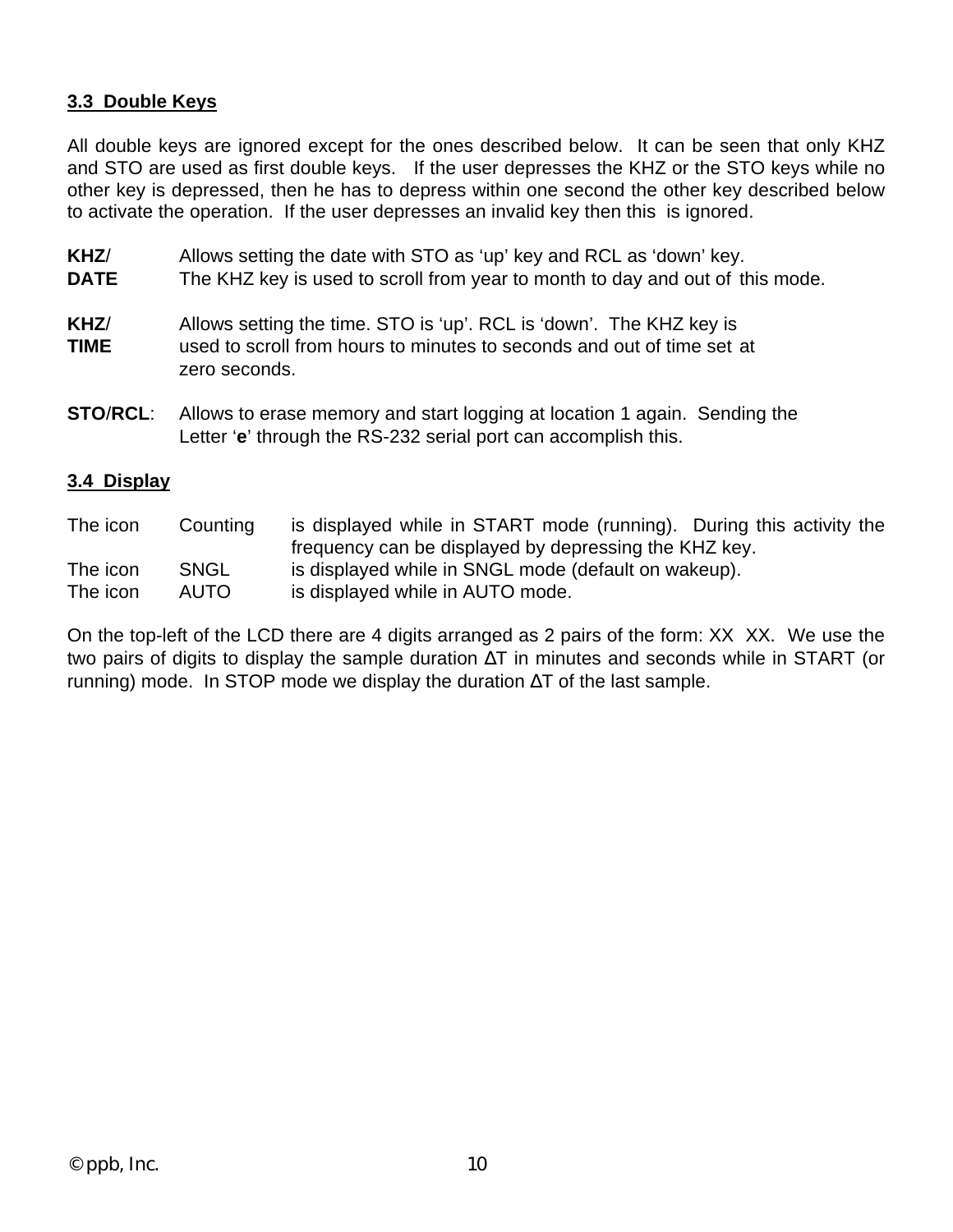#### **4. Service Information**

There are no serviceable parts inside the probe or the meter. The probe will probably get destroyed if opened. The meter is closed with tamper proof screws to prevent access to delicate parts inside it. If service is required please contact ppb, your distributor or a ppb service center. Units can be sent on a loan basis while a meter is being serviced.

The meter black paint is a polyurethane baked enamel about 4 mils thick. To clean use waterdamped cloth and no solvents. The front panel is Mylar. Do not use scrubbing friction that might scratch the surface of the plastic front panel.

#### **4.1 Certification**

Certification is a decree that the energy readings will be linear. This implies that the change in energy readings will be proportional to the change in energy available in the tank. We recommend that the meter and probe be sent out for certification about once a year. There is not sufficient history to know if this is really necessary, but for companies operating under ISO-9000, it might be necessary to have those records. A "calibration certificate" is provided only if requested at time of purchase or requested at calibration time.

#### **4.2 Battery**

The battery life is rated at over 1000 re-charges. This should take about 5 years to occur if the unit is used continuously and recharged every other day. While running, the meter consumes between 25 and 40 mA and the battery capacity is 1700 mA-hr. If the battery life decreases substantially, then it might be necessary to exchange it for a new one.

Battery exchange should be done at the factory, although the battery is commercially available in most places. The battery is rated at its nominal 7.2 volts DC. It is a package composed of eight or six 1.2 VDC standard AA Nickel-Cadmium batteries. These batteries are connected in series.

The meter is able to operate with the re-charger providing power even if the battery is not operational. The re-charger needs to be 7.2 VDC. The center prong is positive, and the surrounding socket is negative or ground. Severe damage can occur if shorted or charged with reverse polarity. There are no current limiting devices installed that would prevent the battery from heating and failing if shorted. All regular precautions and procedures recommended by rechargeable battery manufacturers should be followed.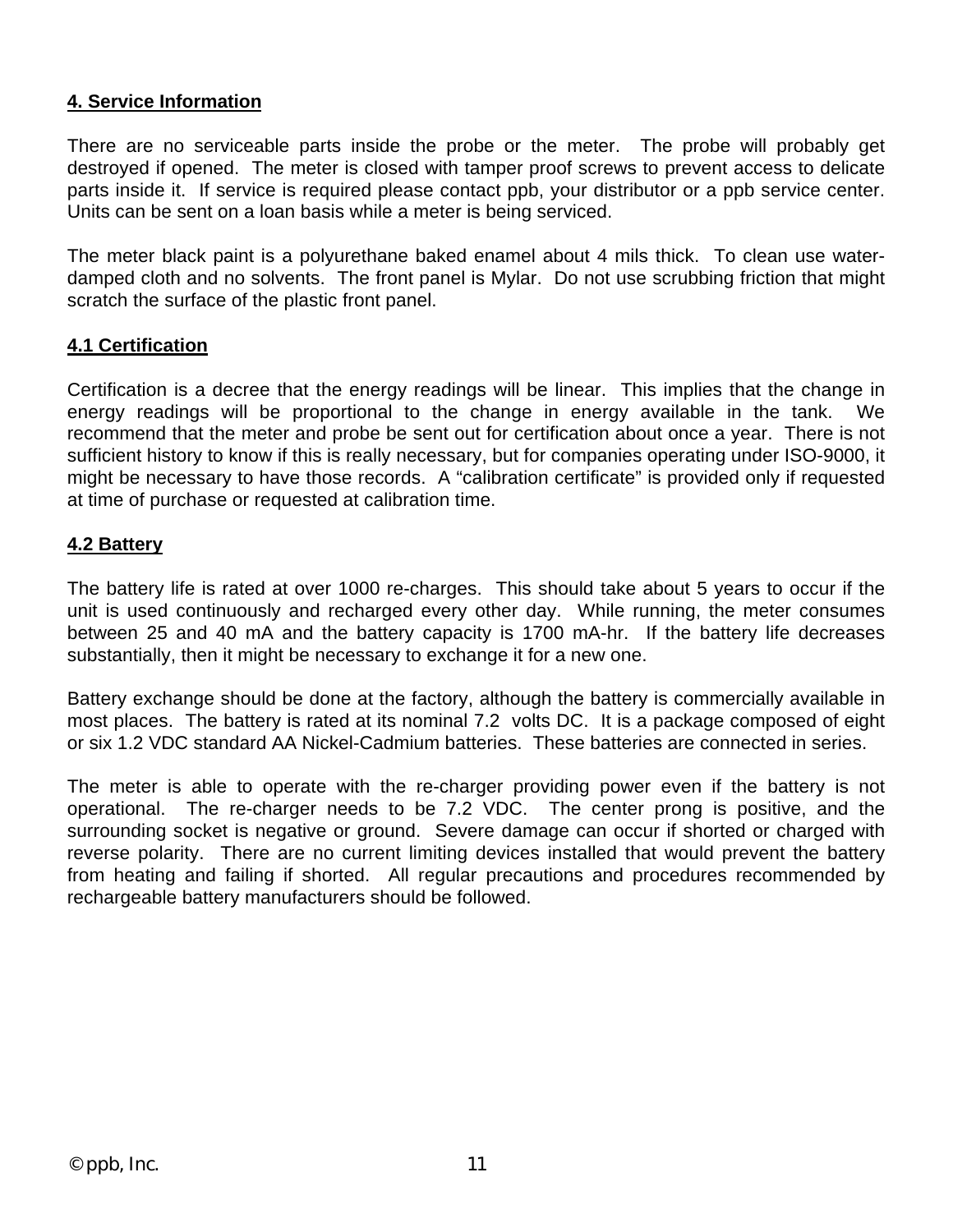#### **4.3 Probe**

The probe is a sealed unit that cannot be repaired. If necessary they can be sent to the factory for exchange for new ones at a discounted price. The standard probe for ultrasonic applications is the pb-208.

- The electric cable jacket is made out of gray PVC and can be cleaned with a water-damped cloth.
- The tube is Teflon coated 316 stainless steel so it is quite resistant to chemicals, although it may bend.
- The ball material is EPDM, and can be cleaned with detergent and water. This material is good for most ultrasonic cleaning applications. For a complete list of chemical resistivity, please visit **www.megasonics.com/chemical.html**.
- The lens is a thick quartz Crystal. It is "scratch" resistant, although caution should be taken not to crack it or scratch it. It can be cleaned with rubbing alcohol and a clean dry wipe.

The electric connector at the end of the probe's electric cord has a small latch that needs to be depressed to remove the female plug from the receptacle installed at the meter.

#### **4.3 Processor**

The processor needs to be reset if the meter is able to turn on, but no longer displays energy. To reset the unit, turn off the meter and push the "Reset" button for 10 seconds.

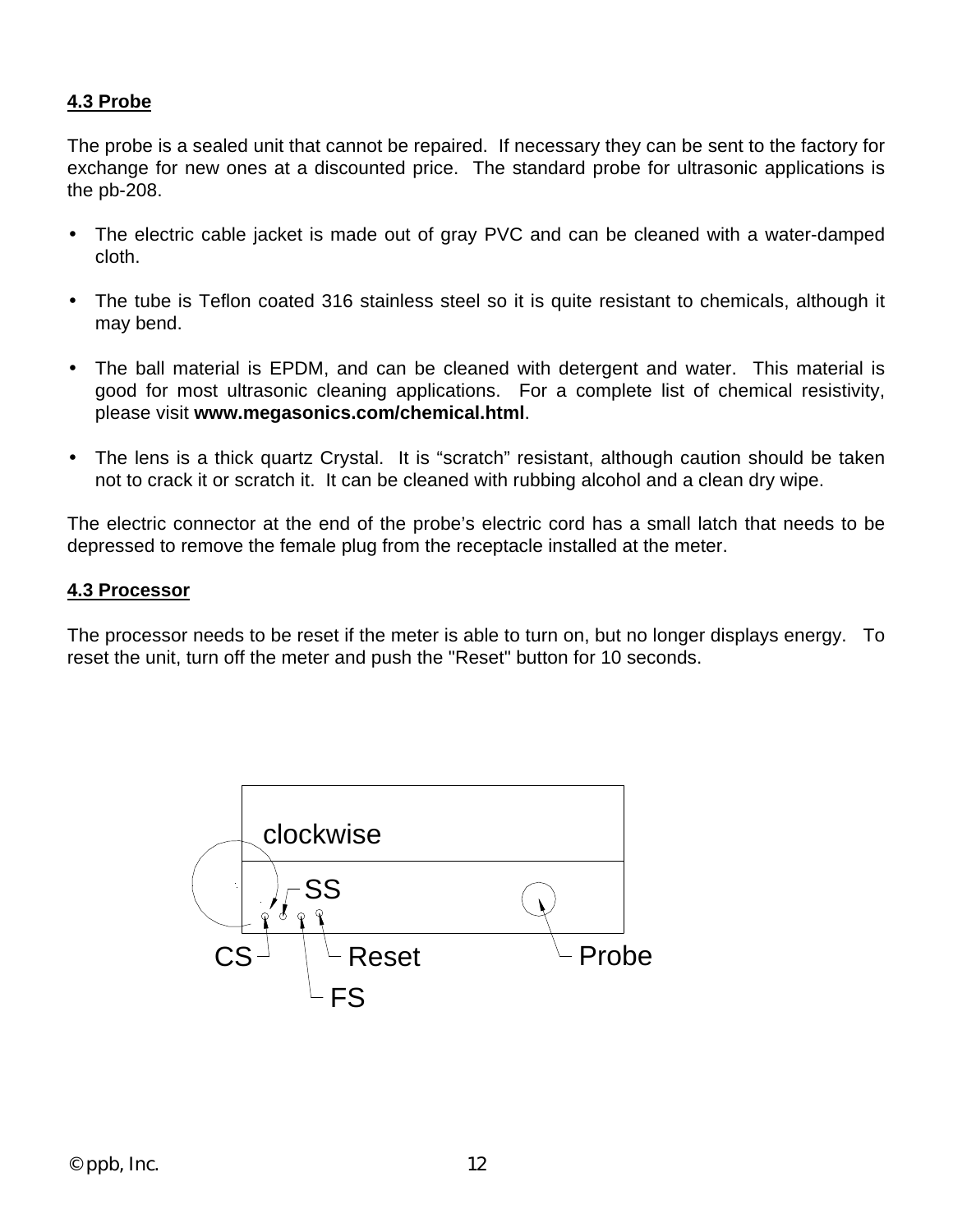# **Appendix A. Specifications**

| <b>Sensing Range</b><br><b>Frequency Range</b><br>Data Display   | 0 to 250 w/in <sup>2</sup> (w/gal)<br>0 to 500 kHz<br>$w/in^2$ (w/gal)                                                                                                                                                                                                                                                                                                                                                                                                                                                                                                         |
|------------------------------------------------------------------|--------------------------------------------------------------------------------------------------------------------------------------------------------------------------------------------------------------------------------------------------------------------------------------------------------------------------------------------------------------------------------------------------------------------------------------------------------------------------------------------------------------------------------------------------------------------------------|
| <b>Display</b><br>Memory                                         | <b>Custom LCD</b><br>100 sets: loc., date, time, avg., $\sigma$ ,<br>max, min, $\Delta t$                                                                                                                                                                                                                                                                                                                                                                                                                                                                                      |
| Output                                                           | Computer or serial printer interface<br>(9600, 8, 1, n, p)                                                                                                                                                                                                                                                                                                                                                                                                                                                                                                                     |
| Input<br><b>Probe Materials</b>                                  | Standard 7.2-volt battery Charge<br>EPDM half-ball, Teflon coated 316 s.s. rod,<br>Quartz lens filter, PVC electric cable                                                                                                                                                                                                                                                                                                                                                                                                                                                      |
| <b>Fluid Temperature</b><br><b>Fluid Resistivity</b><br>Fluid pH | 1 $\degree$ to 80 $\degree$ C (33 $\degree$ - 160 $\degree$ F)<br>0 to 18 $M\Omega$<br>Compatibility with probe                                                                                                                                                                                                                                                                                                                                                                                                                                                                |
| <b>Other Liquids</b>                                             | Only compatibility with materials is<br>required                                                                                                                                                                                                                                                                                                                                                                                                                                                                                                                               |
| <b>Case Materials</b>                                            | Aluminum with Polyurethane baked<br>enamel black paint                                                                                                                                                                                                                                                                                                                                                                                                                                                                                                                         |
| Power                                                            | One 7.2-volt sealed Ni-Cad rechargeable                                                                                                                                                                                                                                                                                                                                                                                                                                                                                                                                        |
| Weight                                                           | battery<br>2 lb. Complete                                                                                                                                                                                                                                                                                                                                                                                                                                                                                                                                                      |
| Dimensions:                                                      |                                                                                                                                                                                                                                                                                                                                                                                                                                                                                                                                                                                |
| Case:<br>Probe:                                                  | 4" Wx 8"L x 2" H<br>24" L x 2.3" ¢                                                                                                                                                                                                                                                                                                                                                                                                                                                                                                                                             |
|                                                                  |                                                                                                                                                                                                                                                                                                                                                                                                                                                                                                                                                                                |
|                                                                  |                                                                                                                                                                                                                                                                                                                                                                                                                                                                                                                                                                                |
|                                                                  |                                                                                                                                                                                                                                                                                                                                                                                                                                                                                                                                                                                |
|                                                                  | 12:58 68.5 KHZ<br>$\begin{array}{ c } \hline \quad \quad \quad \text{42.7} \\\hline \text{g} \text{u} \text{u} \text{u} \text{u} \end{array}$<br>2009ء<br>$\frac{1}{\sqrt{1-\frac{1}{2}}\sqrt{1-\frac{1}{2}}\sqrt{1-\frac{1}{2}}\sqrt{1-\frac{1}{2}}\sqrt{1-\frac{1}{2}}\sqrt{1-\frac{1}{2}}\sqrt{1-\frac{1}{2}}\sqrt{1-\frac{1}{2}}\sqrt{1-\frac{1}{2}}\sqrt{1-\frac{1}{2}}\sqrt{1-\frac{1}{2}}\sqrt{1-\frac{1}{2}}\sqrt{1-\frac{1}{2}}\sqrt{1-\frac{1}{2}}\sqrt{1-\frac{1}{2}}\sqrt{1-\frac{1}{2}}\sqrt{1-\frac{1}{2}}\sqrt{1-\frac{1}{2}}\sqrt{1-\frac{1}{2}}\sqrt{1-\frac$ |
|                                                                  | -ppb                                                                                                                                                                                                                                                                                                                                                                                                                                                                                                                                                                           |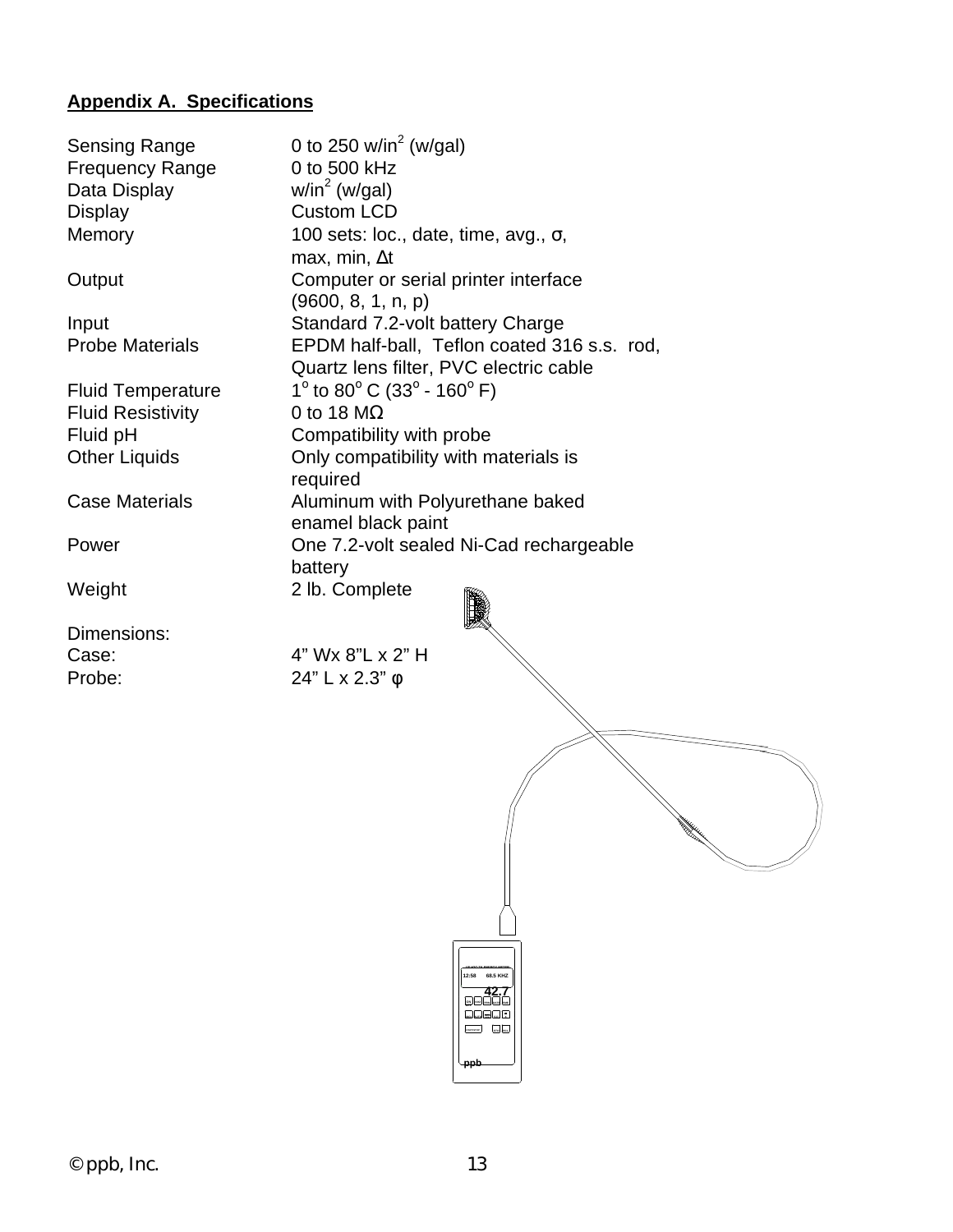#### **Appendix B. Product Limited Warranty**

The cavitation meter is warranted to the original purchaser to be free from defects in materials and workmanship under normal installation, use and service for a period of one (1) year from the date of shipment as shown by the shipping package or invoice.

The obligation of ppb under this warranty shall be limited to the repair or replacement (at our option), during the warranty period of any part which proves defective in materials or workmanship under normal use and service, provided the product is returned to ppb (address below) or to one of our authorized service centers transportation charges prepaid. Products returned to us or to an authorized service center.

This one (1) year warranty is in lieu of all other expressed warranties, obligations, or liabilities. Any implied warranties, obligations, or liabilities, including but not limited to the implied warranties of fitness for a particular purpose, shall be limited in duration to the one (1) year duration of this written limited warranty. Local state laws will apply.

In no event shall we be liable for any special, incidental or consequential damages for breach of this or other warranty, expressed or implied whatsoever.

This warranty gives you specific legal rights.

#### **Company information:**

ppb, Inc. 236 Stanford S Center PMB 236 Palo Alto, CA 94304 Phone: (650) 851-4387 Fax: (650) 851-4388

www.megasonics.com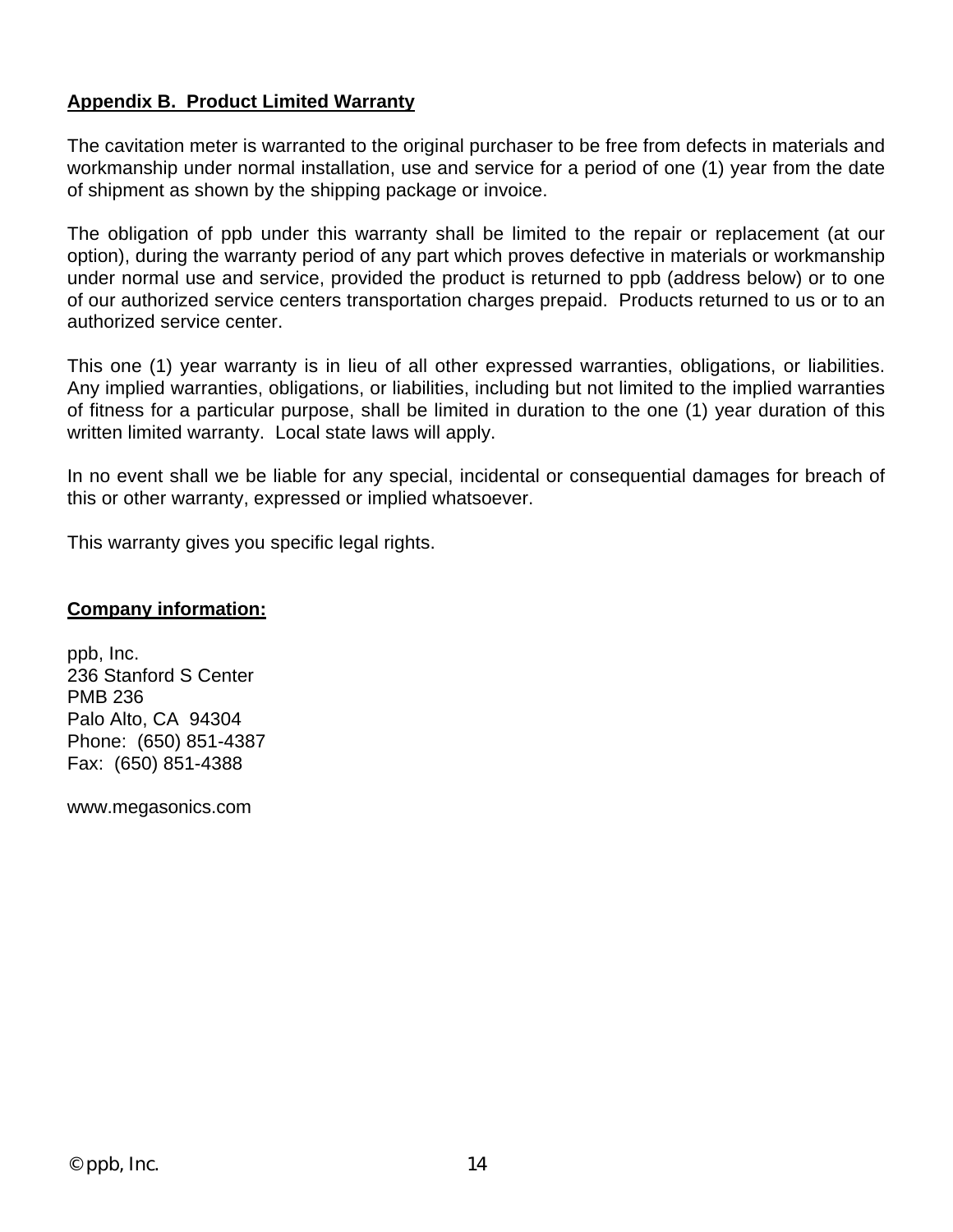#### **Appendix C. Calibration Procedure**

The unit is shipped calibrated to read cavitation energy in Watts per square inch (W/in<sup>2</sup>). An NIST Traceable calibration certificate can be provided for an additional charge. The unit is calibrated and the certificate provided by an independent testing laboratory. Please contact us for additional information.

An alternative to the W/in<sup>2</sup> output, the meter might be calibrated to an alternative reference, such as the W/gal of your system, or an arbitrary baseline. WARNING, you will lose the calibration to W/in<sup>2</sup> when you adjust the calibration screw.

To proceed with a user calibration of the meter in W/gal, it is necessary to use an ultrasonic tank for which both the volume of water in the tank and the total watts coming from the ultrasonic generator are known. Using this information it is necessary to calculate the average energy density in the tank when the water is close to ambient (below 25 deg. centigrade), and the Ultrasonic generators are in operation. Please note that the Watts used are those going to the transducers, and do not necessarily reflect the percentage of energy transmitted into the system.

$$
E (Watts/Gallon) = \frac{Power (watts)}{Volume (gallons)}
$$

The meter can be calibrated by measuring the average energy throughout the entire tank, and scaling the energy reading in an iterative fashion until the average energy displayed coincides with the watts/gallon of the tank.

In some cases, people have preferred to set their own baseline, such as 100 W/gal at an average measure in the tank. They can then use that baseline when comparing energy readings within a tank, or comparing energy from tank to tank.

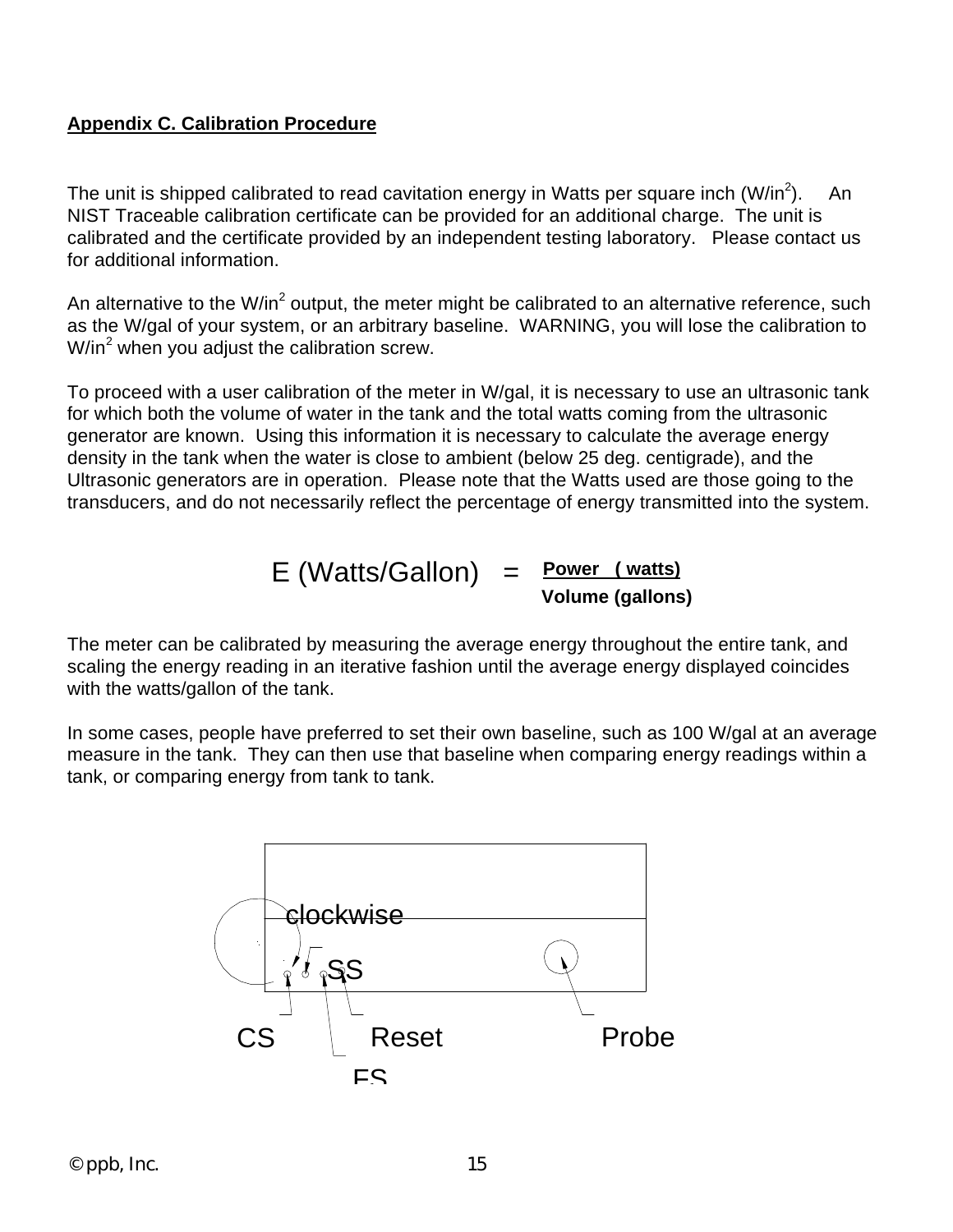Ultrasonic cavitation energy meters have a **calibration screw (CS)** located on the top of the meter behind the receptacle for the ultrasonic probe. The location of the screw is shown on the drawing on the previous page. The **SS** and **FS** screws are disabled on the pb-500 meter. The procedure to calibrate the energy with this adjustment is as follows:

- 1. Turn the meter **OFF**.
- 2. Plug the sensor probe to the meter and keep it out of the tank (without energy).
- 3. Turn the meter **ON**.
- 4. Wait for the capacitors to discharge (approximately 3-5 seconds). You can check by pressing **START.** If the number is not **0**, then you need to wait some more. This is only needed when you turn on the meter. Place the probe in the middle of the tank, and make sure the ultrasonic tank is running.
- 5. Turn **CS** clockwise all the way (this is a 15 or 25 turn pot). The buttons on the meter should be facing forward towards you, with the probe receptacle at the top.
- 6. If you hit **START**, The instant energy reading (number on the right) should read 255 (in reality it is over 255).
- 6. Turn **CS** counterclockwise until the energy being displayed is approximately 60 W/gal. You need to have the meter displaying instant energy (on the right). You will see the number start to go down after a number of turns. If the number being displayed is 0, then you went to far. You will have to turn **CS** clockwise to increase the energy reading.
- 7. Measure the average energy of the entire tank by "walking" the probe for two minutes parallel to the tank bottom in a systematic fashion at the following 3 depths: 1" below the surface, middepth, and 1" above the tank bottom.
- 8. Adjust **CS** until the average energy measured coincides with the watts/gallon of the tank.